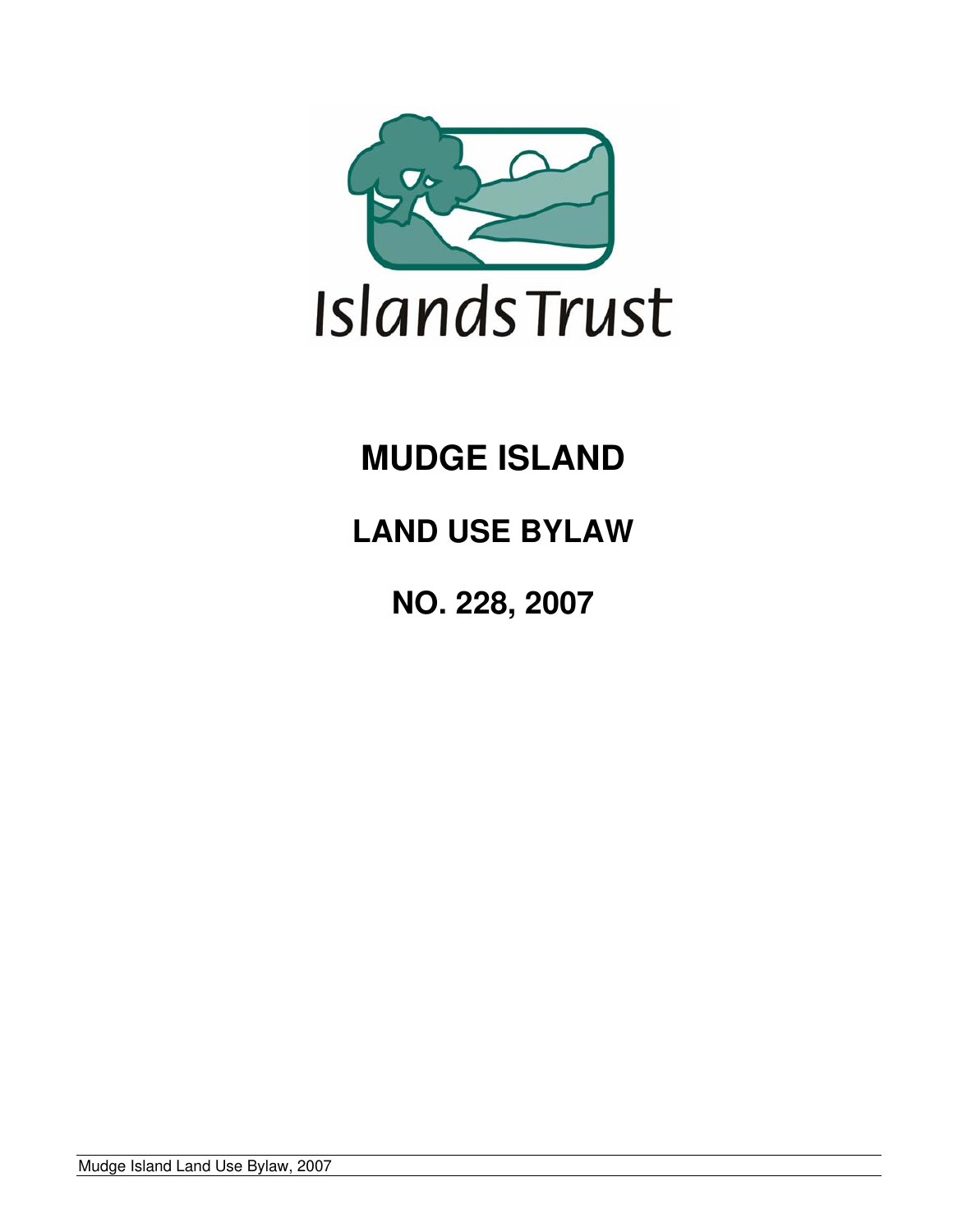## **GABRIOLA ISLAND LOCAL TRUST COMMITEE**

#### **LAND USE BYLAW No. 228, 2007**

A Bylaw to establish regulations and requirements respecting the use of land, including the surface of water, the use, siting and size of buildings and structures, the provision of parking, landscaping and screening and the subdivision of land within the Gabriola Island Local Trust Area.

WHEREAS the Gabriola Island Local Trust Committee is the Local Trust Committee having jurisdiction on and in respect of the Gabriola Island Local Trust Area, pursuant to the Islands Trust Act;

AND WHEREAS the Gabriola Island Local Trust Committee wishes to adopt a Land Use Bylaw and other development regulations and to show by map the boundaries of the zones;

AND WHEREAS the Gabriola Island Local Trust Committee has held a Public Hearing;

NOW THEREFORE the Gabriola Island Local Trust Committee enacts as follows:

- 1. This Bylaw may be cited for all purposes as the "Mudge Island Land Use Bylaw, 2007."
- 2. The following schedules attached hereto are hereby made part of this Bylaw and adopted as the Land Use Bylaw for that part of the Gabriola Island Local Trust Area as shown on Schedule B:
	- (1) Schedule A (Land Use Bylaw Text)
	- (2) Schedule B (Bylaw Area and Zoning Map)
- 3. If any provision of this Bylaw is for any reason held to be invalid by a decision of any Court of competent jurisdiction, the invalid provision must be severed from the Bylaw and the decision that such provision is invalid must not affect the validity of the remaining provisions of the Bylaw.
- 4. Bylaw No. 7 cited as "Gabriola Island Planning Area Zoning Bylaw, 1980" and all of its amendments and Bylaw No. 8 cited as "Gabriola Island Subdivision Control Bylaw, 1980" and all of its amendments are repealed.

| <b>READ A FIRST TIME this</b>                                 | 7 <sup>th</sup>  | day of | May       | , 2007. |  |  |
|---------------------------------------------------------------|------------------|--------|-----------|---------|--|--|
| PUBLIC HEARING HELD this                                      | 9 <sup>th</sup>  | day of | June      | , 2007. |  |  |
| READ A SECOND TIME this                                       | 21 <sup>st</sup> | day of | February  | , 2008. |  |  |
| <b>READ A THIRD TIME this</b>                                 | $21^{st}$        | day of | February  | , 2008. |  |  |
| APPROVED BY THE EXECUTIVE COMMITTEE OF THE ISLANDS TRUST this |                  |        |           |         |  |  |
|                                                               | 25 <sup>th</sup> | day of | March     | , 2008  |  |  |
| ADOPTED this                                                  | 18 <sup>th</sup> | day of | September | . 2008  |  |  |

#### **SECRETARY CHAIRPERSON**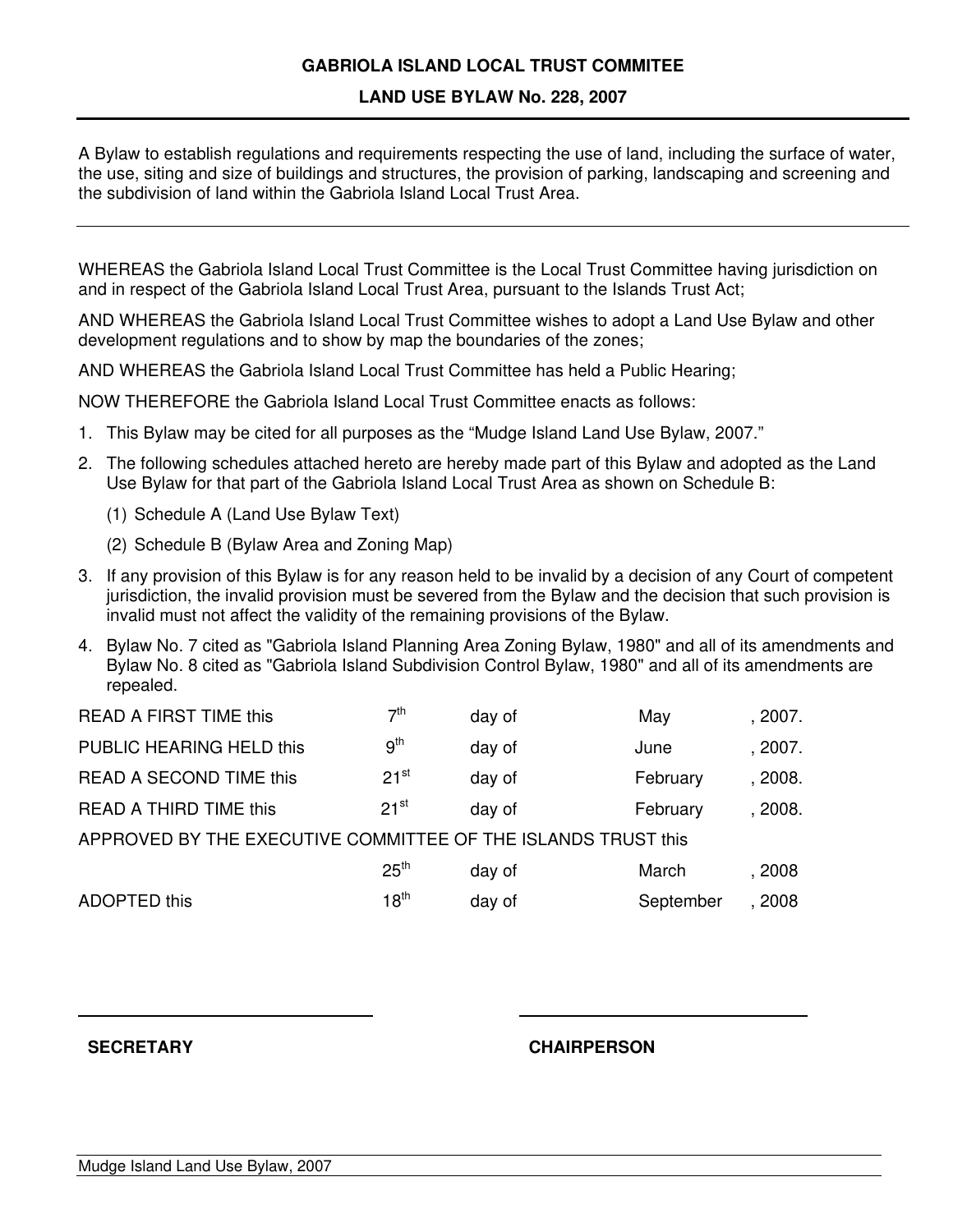# **TABLE OF CONTENTS**

| PART 1.             |  |
|---------------------|--|
| 1.1.                |  |
| 1.2.                |  |
| 1.3.                |  |
| 1.4.                |  |
| PART <sub>2</sub> . |  |
| 2.1.                |  |
| 2.2.                |  |
| 2.3.                |  |
| 2.4.                |  |
| 2.5.                |  |
| PART 3.             |  |
| 3.1.                |  |
| 3.2.                |  |
| 3.3.                |  |
| 3.4.                |  |
| 3.5.                |  |
| 3.6.                |  |
| 3.7.                |  |
| 3.8.                |  |
| 3.9.                |  |
| PART <sub>4</sub>   |  |
| 4.1.                |  |
| 4.2.                |  |
| PART <sub>5</sub> . |  |
| 5.1.                |  |
| 5.2.                |  |
| 5.3.                |  |
| 5.4.                |  |
| PART <sub>6</sub> . |  |
| 6.1.                |  |
| 6.2.                |  |
| 6.3.                |  |
| PART <sub>7</sub> . |  |
| 7.1.                |  |
| 7.2.                |  |
| PART 8.             |  |
| 8.1.                |  |
| 8.2.                |  |
| 8.3.                |  |
| 8.4.                |  |
| 8.5.                |  |
| 8.6.                |  |
| PART 9.             |  |
|                     |  |
|                     |  |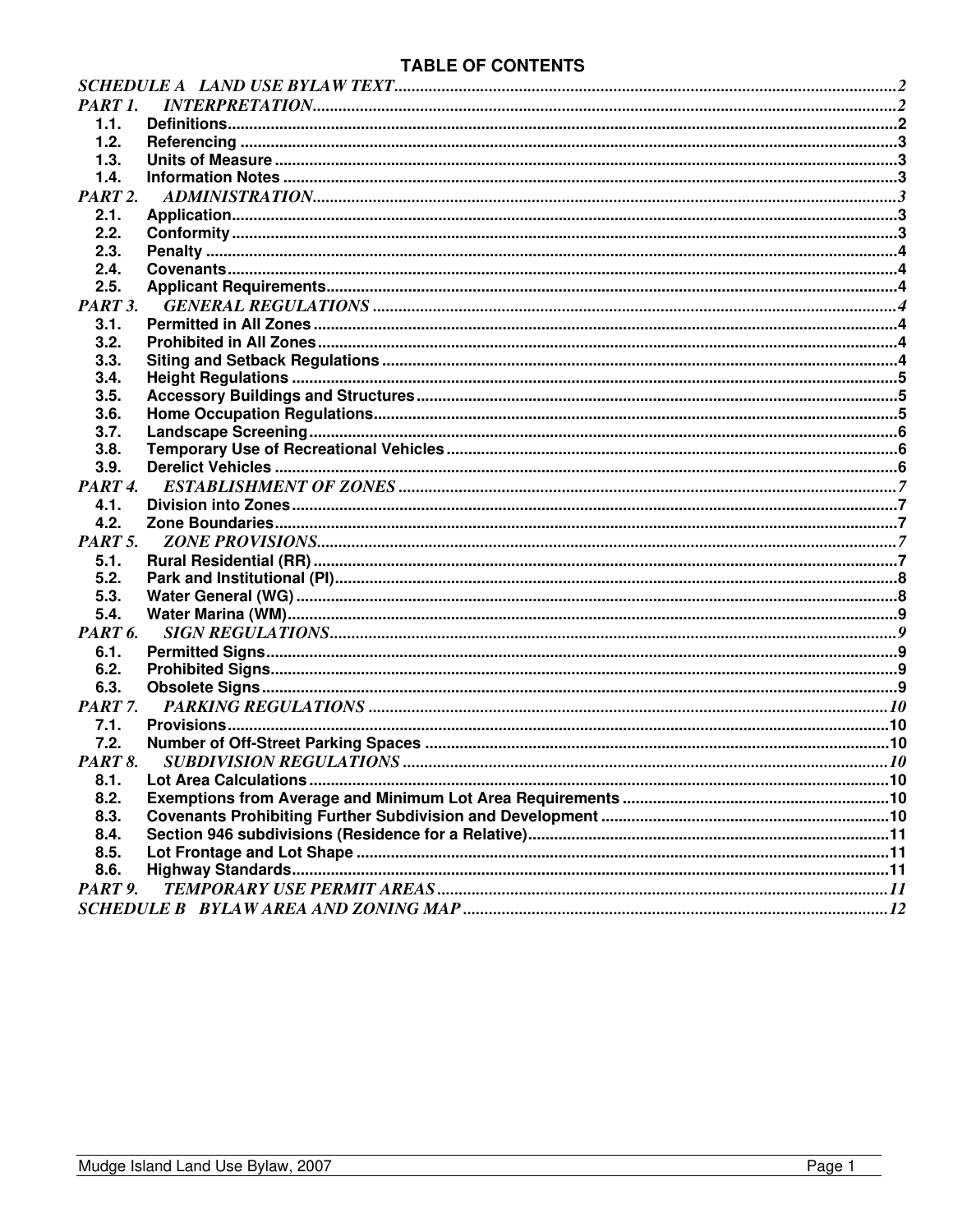## <span id="page-3-0"></span>**PART 1. INTERPRETATION**

#### **1.1. Definitions**

- ACCESSORY means a subordinate use, building, or structure accessory to the principal use, building or structure situated on the same lot.
- BUILDING means any roofed structure used or intended to be used for the shelter, habitation, storage, accommodation, assembly of persons, animals, goods or chattels.
- COTTAGE means a building containing sleeping facilities which may contain cooking and sanitary facilities, used or intended to be used exclusively as a residence.
- DWELLING means a detached building with one or more habitable rooms used or intended for use as a residence with self contained sleeping, living, cooking, and sanitary facilities and direct access to the open air without passing through any other similar unit; for clarity, cottages, campers, trailers, vessels and other self contained living units are considered dwellings.
- EMERGENCY SERVICES means assistance and aid during serious or unexpected situations that demand immediate action in order to protect the health and safety of people and the environment.
- FLOOR AREA of means the sum of areas of a building measured to exterior faces of walls and if there are no walls, measured to the outer edge of the drip line, including the area of roofed porches and roofed terraces.
- HEIGHT means the distance between the average of natural grade levels at the midpoints of all walls of the building or structure in question, to the highest point of the building or structure, and if no wall, then from the natural grade point directly beneath the drip line of that mid-section without a wall.
- HOME OCCUPATION means a business, trade, profession, or the production and or sale of goods, where such activities are *accessory* to a *principal* residential use, and where a resident of the lot carries out, operates and is the principal worker.
- LOT COVERAGE means the total area of a lot covered by *buildings* and *structures* measured within the outer most walls, or if there are no walls, measured to the outer edge of the drip-line, expressed as a percentage.
- LOT LINE means the legally defined boundaries of any *lot* or lease area.
- LOT LINE, EXTERIOR means the lot line common to the lot and abutting an highway, or access route, and is not the front lot line.
- LOT LINE, FRONT means the *lot line* common to the *lot* and abutting an highway, or access route, and where there is more than one *lot line* common to a highway or access route, the following rules must apply:
	- 1. the shortest *lot line* greater than 20.0 metres (65.6 feet) is the *front lot line,* except where there are no *lot lines* greater than 20 metres (65.6 feet) abutting a highway in which case the longest *lot line* abutting a highway is the *front lot line;*
	- 2. where there are three or more *lot lines*, and one of the lines is a corner-cut, one of the other *lot lines* is the *front lot line* based on Rule 1; and
	- 3. where there are more than two *lot lines* defining a curve, including any tangents making up the curve in a highway or access route under the "Strata Property Act", all such *lot lines* defining the curve must be considered to be one *lot line* for the purpose of using Rule 1.
- LOT LINE, INTERIOR means a lot line not being a front, rear or exterior lot line.
- LOT LINE, REAR means the lot line opposite to and most distant from the front lot line or where the rear portion of the lot is bounded by intersecting lot lines it shall be the point of such intersection.
- MARINA means the moorage, storage, landing and launching of boats and similar vessels.
- NATURAL BOUNDARY means the visible high water mark of any wetland, watercourse, the sea or other body of water where the presence and action of the water are so common and usual, and so long continued in all ordinary years, as to mark upon the soil of the bed of the wetland, watercourse, sea or other body of water a character distinct from that of the banks thereof, in respect to vegetation, as well as in respect to the nature of the soil itself.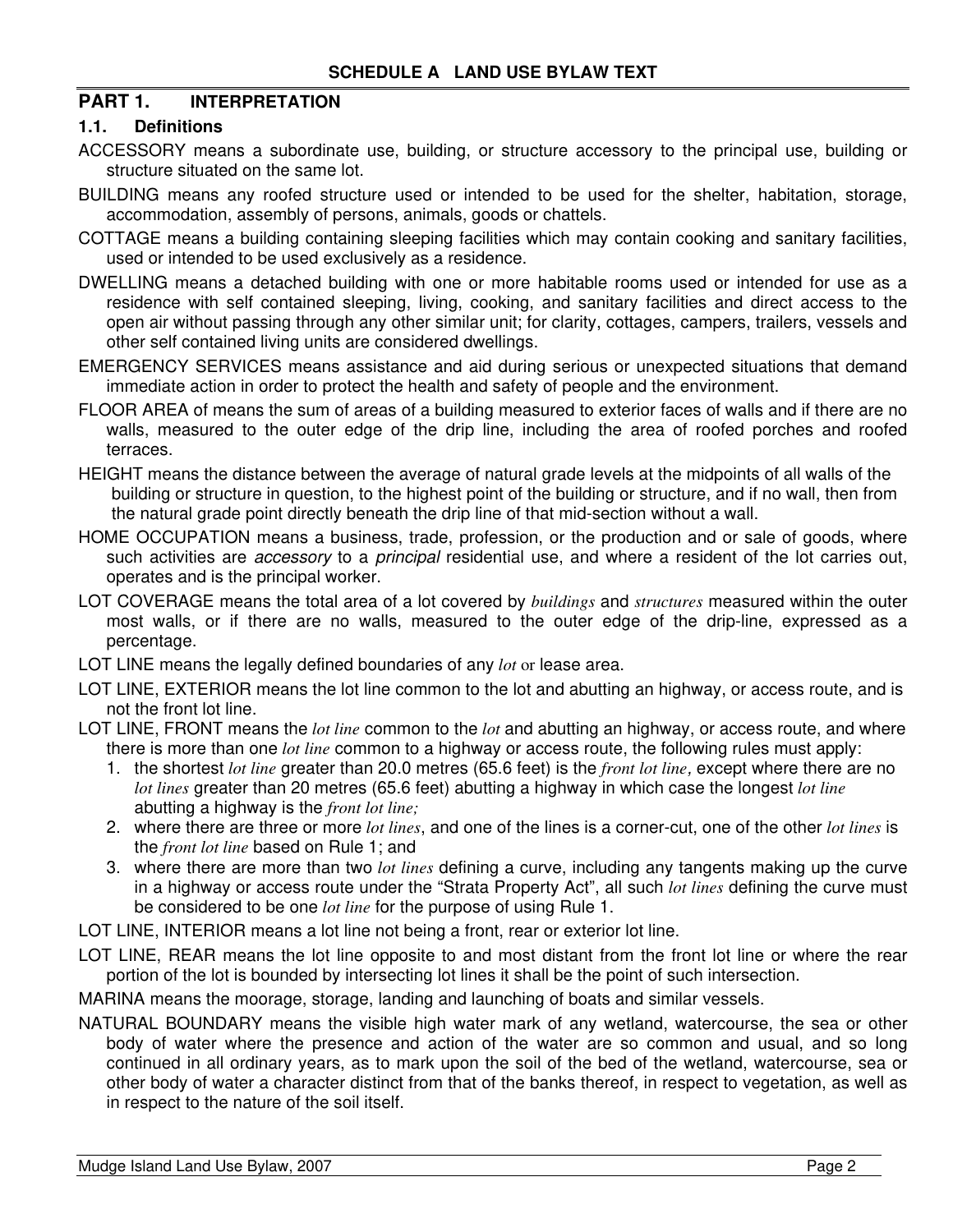- <span id="page-4-0"></span>PRODUCE STAND means a building or structure not exceeding a height of 3 metres (9.8 feet) and floor area of 20 square metres (215.3 square feet) used for the sale of agricultural and home occupation products that is sited on a lot on which the products have been reared, grown or produced.
- PUMP/UTILITY HOUSE means a building housing a well head, water pump, electrical or communication service equipment, or a combination thereof, with a floor area no greater than 10 square metres (107.6) square feet) and maximum height of 3 metres (9.8 feet).

RESIDENCE means:

- 1. the occupancy or use of a dwelling for the permanent domicile or home life of a person or persons; or
- 2. the occasional or seasonal occupancy of a dwelling by an owner who has a permanent domicile elsewhere or by non-paying guests of such an owner, and for these purposes, owner includes a tenant under a residential tenancy agreement,

and for certainty, residence does not include tourist accommodation use, commercial vacation rental or any occupancy of a dwelling by persons entitled to such occupancy under a time share plan as defined in the Real Estate Act or successor legislation;

- STRUCTURE means any construction and human made land alteration fixed to, supported by, or sunk into land or water; for clarity septic fields, septic tanks, absorption fields and related appurtenances, concrete and asphalt paving or similar surfacing of the land, and retaining structures are considered structures.
- UTILITIES means a use providing for pipes and transmission lines for water, sewer, electricity and communication.
- WATERCOURSE means any natural or constructed depression with well defined banks and a bed 0.6 metres (1.97 ft.) or more below the surrounding land serving to give direction to a current of water at least six (6) months of the year.

ZONE means a zone as established by this Bylaw.

#### **1.2. Referencing**

(1) The reference system used in this bylaw is:

Part: 1 Section: 1.1 Subsection: 1.1(1) Article: 1.1(1)(a) Clause: 1.1(1)(a)(i)

#### **1.3. Units of Measure**

(1) Metric dimensions are used in this Bylaw. Imperial equivalents, where shown in parentheses (), are approximate and provided for convenience only and do not form part of this Bylaw.

## **1.4. Information Notes**

(1) Where a paragraph or sentence in this Bylaw is preceded by the words "Information Note" or written in *italics*, the contents of the paragraph or sentence are provided only to assist the reader and do not form part of this Bylaw.

## **PART 2. ADMINISTRATION**

## **2.1. Application**

(1) This Bylaw shall apply to that part of the Gabriola Island Local Trust Area as shown on Schedule B. Encompassed in this area of application are the entire land area of all islands, islets, reefs, rocks, the seabed, and all surface waters and air spaces.

## **2.2. Conformity**

- (1) Any person who does any act or thing or permits any act or thing to be done in contravention of the provisions of this Bylaw, or who neglects to do or refrains from doing any act or thing which is required to be done by any of the provisions of this Bylaw is deemed to have committed an offence under this Bylaw.
- (2) No person may construct, reconstruct, place, alter, extend or maintain any building, structure or sign except as permitted by this Bylaw.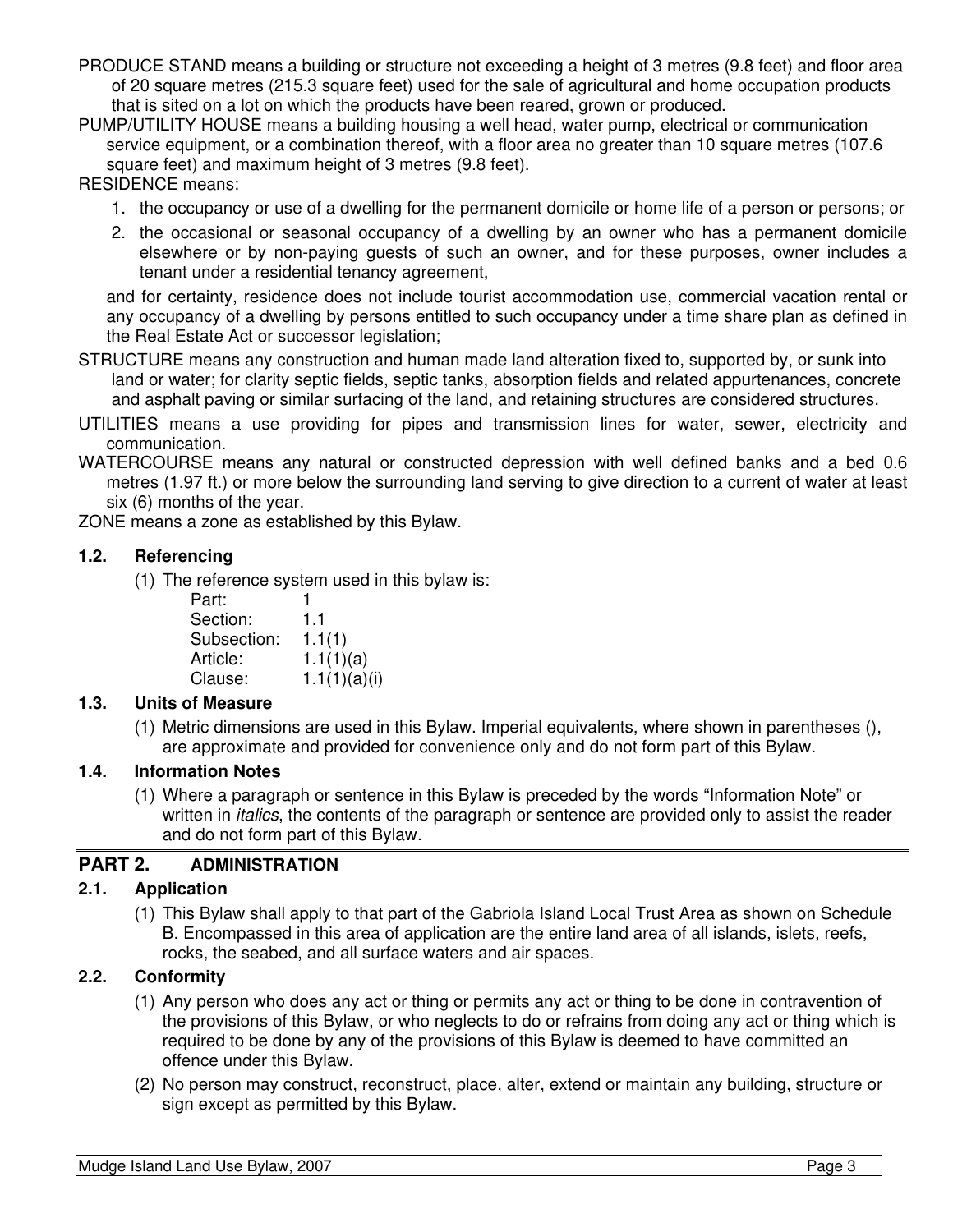- <span id="page-5-0"></span>(3) Nothing contained in this Bylaw relieves any person from the responsibility to comply with other legislation.
- (4) Unless otherwise specified in this Bylaw, any existing lot, that is less than the minimum lot area specified in the applicable zone, may be used for any use permitted in that zone.
- (5) No lot or area may be subdivided, no building, structure or land may be used, and no building or structure may be sited in a manner which renders any existing use, building or structure illegal or non-conforming.

# **2.3. Penalty**

(1) Any person who commits an offence against this Bylaw is liable to a fine and penalty, pursuant to the *Offence Act*, not exceeding \$5,000 and the costs of prosecution. Each day an offence against this Bylaw occurs is deemed to be a new and separate offence.

## **2.4. Covenants**

(1) Where under this Bylaw an owner of land is required or authorized to grant a covenant, the covenant must be granted to the Gabriola Island Local Trust Committee pursuant to Section 219 of the *Land Title Act* in priority to all financial charges and delivered in registerable form satisfactory to the Local Trust Committee prior to the granting of the approval or authorization in respect of which the covenant is required. The covenant must indemnify the Local Trust Committee in respect of any fees or expenses it may incur as a result of a breach of the covenant.

## **2.5. Applicant Requirements**

- (1) If any provision of this Bylaw requires a report, study, covenant, survey, plan or similar item, unless otherwise stated, the owner shall pay all costs.
- (2) Every application to the Local Trust Committee must include a plan signed by a B.C. Land Surveyor showing the location of all existing and proposed buildings, structures and sewage absorption fields in relation to lot, lease and zone boundaries, watercourses, wells, the sea, and buildings and structures, unless the Local Trust Committee determines that the provision of such a plan is not necessary.

# **PART 3. GENERAL REGULATIONS**

## **3.1. Permitted in All Zones**

- (1) Provided there is no requirement for sewage disposal, the following uses and structures are permitted in any zone of the Plan Area:
	- (a) utilities
	- (b) land, air and marine navigation aids;
	- (c) parks and trails; and,
	- (d) conservation areas and ecological reserves.
- (2) Emergency service uses, buildings and structures are permitted in any zone.

## **3.2. Prohibited in All Zones**

- (1) The following uses are prohibited in any zone in the Plan Area:
	- (a) storage and disposal of domestic, hazardous and toxic waste; and,
	- (b) bridges, causeways, tunnels, and water and sewage utility lines connecting any island to another island.

## **3.3. Siting and Setback Regulations**

- (1) All siting measurements must be made on a horizontal plane from the natural boundary, lot line or other feature specified in this Bylaw to the nearest portion of the building, structure or use in question.
- (2) No buildings or structures may be sited within setback areas established in this Bylaw, except a fence, utilities, navigation aid, driveway, foot path, pump/utility house, fire fighting water tower and sians.
- (3) No drinking trough, feeding trough or manure pile shall be located closer than 7.5 metres (24.6 ft.) to any property line.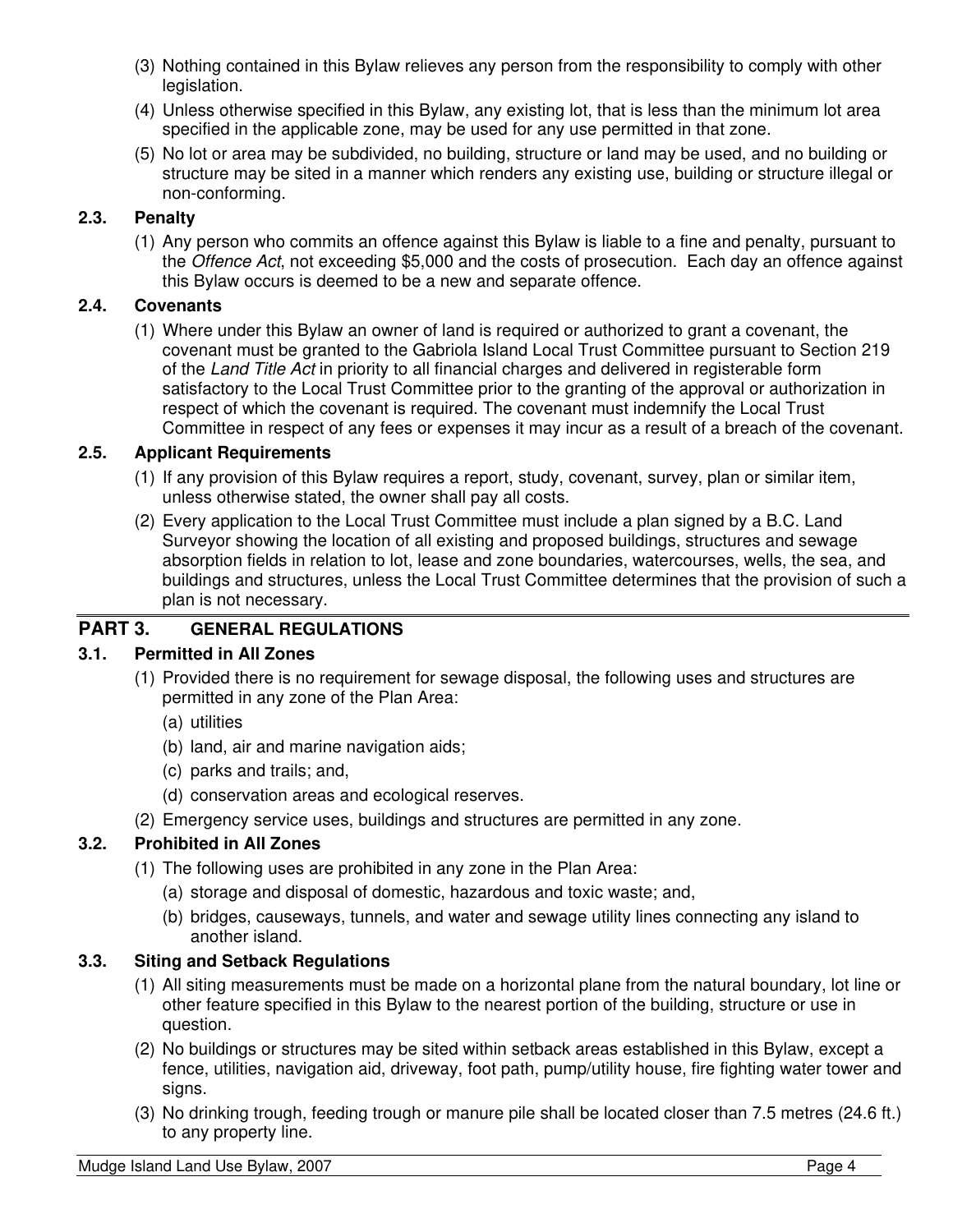- <span id="page-6-0"></span>(4) Despite all other provisions in this Bylaw, buildings and structures must be sited a minimum of 30 metres (98.4 feet) from and 1.5 metres (4.9 feet) above the natural boundary of a wetland, watercourse, the sea or other body of water, except for barge/boat ramps, stairs and walkways with an average maximum elevated floor height of 0.3 metres (0.9 feet).
- (5) Despite Subsection 3.3 (4) above, where the frontage on the sea is adequately protected from erosion by natural bedrock, as certified by a qualified professional, buildings and structures may be sited as close as 7.5 metres (24.6 feet) from the natural boundary of the sea.

# **3.4. Height Regulations**

- (1) Except as otherwise provided in this Bylaw, the following regulations apply:
	- (a) The height of buildings and structures shall not exceed 9.0 metres (29.5 ft.).
	- (b) Within 2.0 metres (6.6 feet) of any lot line, the height of fences shall not exceed 2.0 metres (6.6 feet) and elsewhere, the height of fences shall not exceed 3.5 metres (11.5 feet).
	- (c) The height restrictions for buildings and structures do not apply to chimneys, church steeples, flag and lightning poles, fire fighting water towers, attic vents, solar collectors, wind generators, farm silos, and electrical, radio, or residential communication antennas, poles or towers.

## **3.5. Accessory Buildings and Structures**

- (1) No buildings and structures, except for dwellings and cottages, shall be used as a residence or for overnight accommodation.
- (2) Accessory buildings and structures may be constructed or placed on a lot prior to the construction of a principal building.
- (3) Residential use of any vessel, building or structure located on waters within the Plan Area is prohibited except in the case of licensed commercial fishing boats and transient vessels.

## **3.6. Home Occupation Regulations**

- (1) In zones where home occupations are a permitted use, the following uses and no others are permitted as home occupations:
	- (a) personal service including beauty salons, barber shops, shoe repair, photographers, travel agencies, tailors and dressmakers;
	- (b) construction and repair of vehicles, equipment, boats, trailers, electronics, instruments, furniture, cabinets, bicycles, engines, mechanical parts, small appliances and machinery;
	- (c) business and professional offices;
	- (d) child care;
	- (e) catering and food preparation for delivery elsewhere;
	- (f) animal training and grooming, not including boarding kennels;
	- (g) sale of agricultural and horticultural products produced on the lot;
	- (h) non motorized personal water craft and bicycle rentals;
	- (i) instructional classes in personal development skills such as art, music, exercise or sport;
	- (j) production of arts and crafts;
	- (k) sale of goods, art and crafts produced or processed on the lot;
	- (l) sale of goods, art and crafts not produced or processed on the lot is permitted provided that not more than 9.3 square metres (100 square feet) of floor area is used for storage and display; and,
	- (m) bed and breakfasts, where all meals may be served to paying guests.
- (2) Despite the uses permitted in 3.6.(1), or any other provision in this Bylaw, in order for a home occupation to be permitted it must:
	- (a) be accessory to an existing residential use on the property;
	- (b) be carried out by a minimum of one permanent resident on the premises in which the home occupation is carried out; the permanent resident must be the sole or principal worker and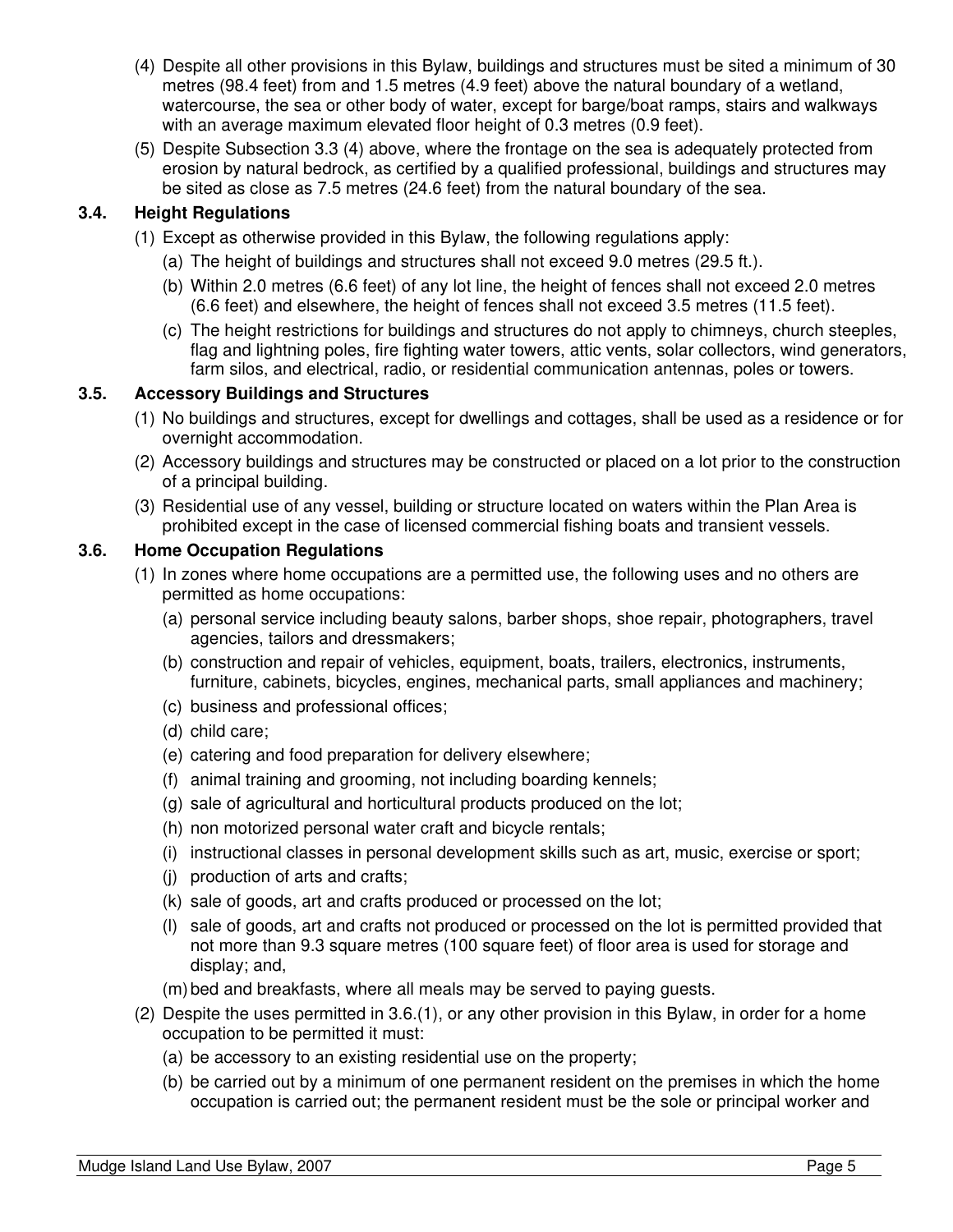operator of the home occupation; in addition to residents, a maximum of two people employed or otherwise engaged in the home occupation at any given time is permitted per lot.

- <span id="page-7-0"></span>(c) show no exterior indication of the existence of the home occupation, either by stored materials, displays, lighting or by any other variation from the customary residential character of the lot, dwelling unit, or accessory building, with the exception of parking and one home occupation sign not exceeding 0.3 square metres (3.2 square feet) in area.
- (d) not produce vibration, smoke, dust, odour, litter, electrical interference, fire hazard, effluent or glare detectable outside the boundaries of the lot to any greater or more frequent extent than that usually experienced in a residential occupancy in the zone where no home occupation exists;
- (e) not create or permit noise which disturbs persons, or is clearly audible, off the lot on which the home occupation is conducted;
- (f) not result in contamination of any soil or surface water by solvents, glues, chemicals or other substances deleterious to human and environmental health and safety;
- (g) have appropriate and maintained drainage and catchment mechanisms, such as oil-water separators for any paved areas used for vehicle, engine, equipment, appliance and vessel construction or repairs must. Any unpaved areas used for vehicle, engine, equipment, appliance and vessel construction or repairs must be protected by an impervious barrier or container to prevent any spill onto or contamination of the unpaved area;
- (h) Home occupations must be entirely enclosed and wholly within a single family dwelling or nonresidential accessory building or both, providing the combined total floor area for the home occupation does not exceed 95 square metres (1,023 square feet);
- (i)  $3.6(2)(h)$ , the following uses may use outdoor space provided that the maximum combined home occupation use areas do not exceed the provisions in 3.6.(2)(h):
	- (i) horticulture, agriculture, child care play areas, kilns and the sale of agricultural, horticultural, arts and crafts products from a produce stand; and,
	- (ii) outside parking and storage of not more than a combined value of two vehicles, large pieces of equipment, boats or trailers that are waiting, undergoing, or have been constructed or repaired provided that the area is screened by a fence or landscape screen.

## **3.7. Landscape Screening**

- (1) Where required in this bylaw:
	- (a) a landscape screen is a visual barrier, broken only for access drives and walks, of established or densely planted shrubs, trees or natural vegetation which form a year round dense screen of the required height, or a row of drought tolerant evergreen plants that, at maturity, provides a continuous, permanent visual screen between separated uses; and
	- (b) a fence may be temporarily used in place of a landscape screen, until the vegetation reaches an appropriate height to provide a continuous, permanent visual screen.

# **3.8. Temporary Use of Recreational Vehicles**

- (1) Recreational vehicles, tents and other campers may be used:
	- (a) as residential dwellings provided they are screened from adjacent property, the road and the sea by a landscape screen and connected to an approved sewage disposal system; and,
	- (b) for seasonal non-commercial accommodation for a combined period not exceeding 90 days in a calendar year and not exceeding 60 consecutive days.
- (2) Temporary residential use of a building, recreational vehicle, tent and other camper as a dwelling for the purpose of providing a temporary residence during the construction of a dwelling on a lot is permitted provided that such use is ceased upon occupancy of the dwelling.

# **3.9. Derelict Vehicles**

(1) No parcel shall be used for the wrecking or storage of vehicles, vessels or as a junk yard; and,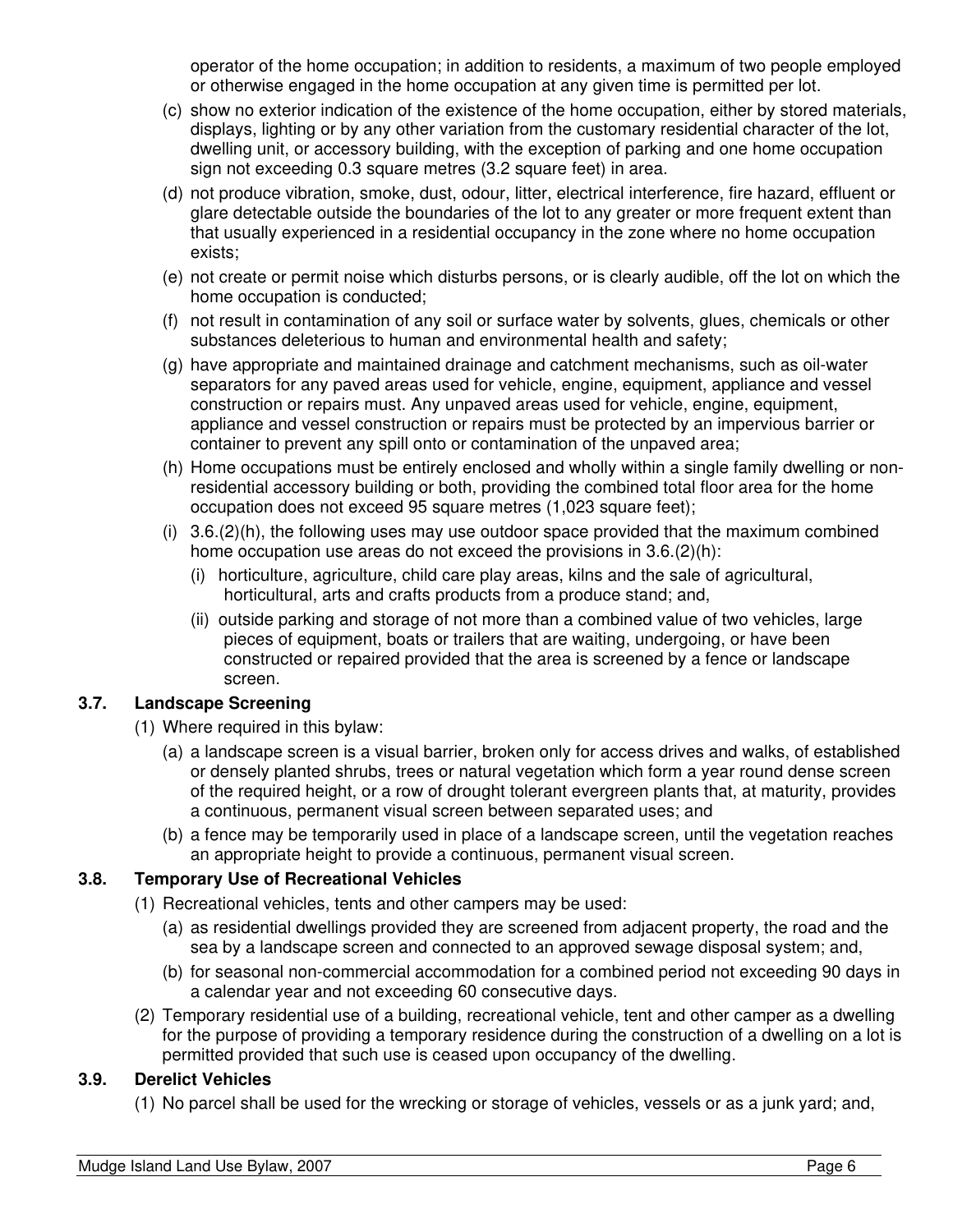(2) Two unlicensed vehicles or vessels undergoing repair is permitted provided it is screened from a public road, the sea or an adjacent lot by a landscape screen or fence.

# <span id="page-8-0"></span>**PART 4. ESTABLISHMENT OF ZONES**

## **4.1. Division into Zones**

The area shown in Schedule B of this Bylaw is divided and classified into the following zones.

| Zone Name                | Zone Abbreviation |  |  |
|--------------------------|-------------------|--|--|
| <b>Rural Residential</b> | <b>RR</b>         |  |  |
| Park and Institution     | ΡI                |  |  |
| Water - General          | WG                |  |  |
| Water - Marina           | WМ                |  |  |

## **4.2. Zone Boundaries**

- (1) In the event of uncertainty regarding the location of the boundaries for any zone on Schedule B, the location must be determined by the application of the following rules:
	- (a) Where zone boundaries coincide with lot boundaries, the lot boundaries are the zone boundaries;
	- (b) Where zone boundaries follow a highway or other public way, the zone boundary is the centre line of the high or public way;
	- (c) Where a land based and a water based zone boundary coincide, the boundary is the surveyed natural boundary; and,
	- (d) All other zone boundaries must be determined by scaling from Schedule B.

#### **PART 5. ZONE PROVISIONS**

#### **5.1. Rural Residential (RR)**

#### **Permitted Uses**

- (1) The following principal uses are permitted:
	- (a) Residential;
	- (b) Agriculture;
- (2) The following accessory uses are permitted:
	- (a) Home occupations, subject to Section 3.6.

## **Permitted Buildings and Structures**

- (3) The following buildings and structures are permitted:
	- (a) One single family dwelling per lot;
	- (b) One cottage per lot, on lots 1.9 hectares (4.69 acres) or greater in area;
	- (c) Buildings and structures accessory to residential uses; and,
	- (d) One produce stand per lot.

#### **Lot Coverage**

(4) The maximum lot coverage is 10%.

## **Siting and Size**

- (5) Cottages may be no greater than 65 square metres (699.65 square feet) in floor area;
- (6) On lots 0.4 hectares (1 acre) or less the minimum setback of buildings and structures, except for a sign, fence or pump/utility house, is:
	- (a) 6 metres (19.7 feet) from a front or rear lot line;
	- (b) 1.5 metres (4.9 feet) from any interior side lot line;
	- (c) 4.5 metres (14.7 feet) from any exterior side lot line.
- (7) On lots greater than 0.4 hectares (1 acre) the minimum setback of buildings and structures, except a sign, fence or pump/utility house, is 10.0 metres (32.8 feet) from any lot line.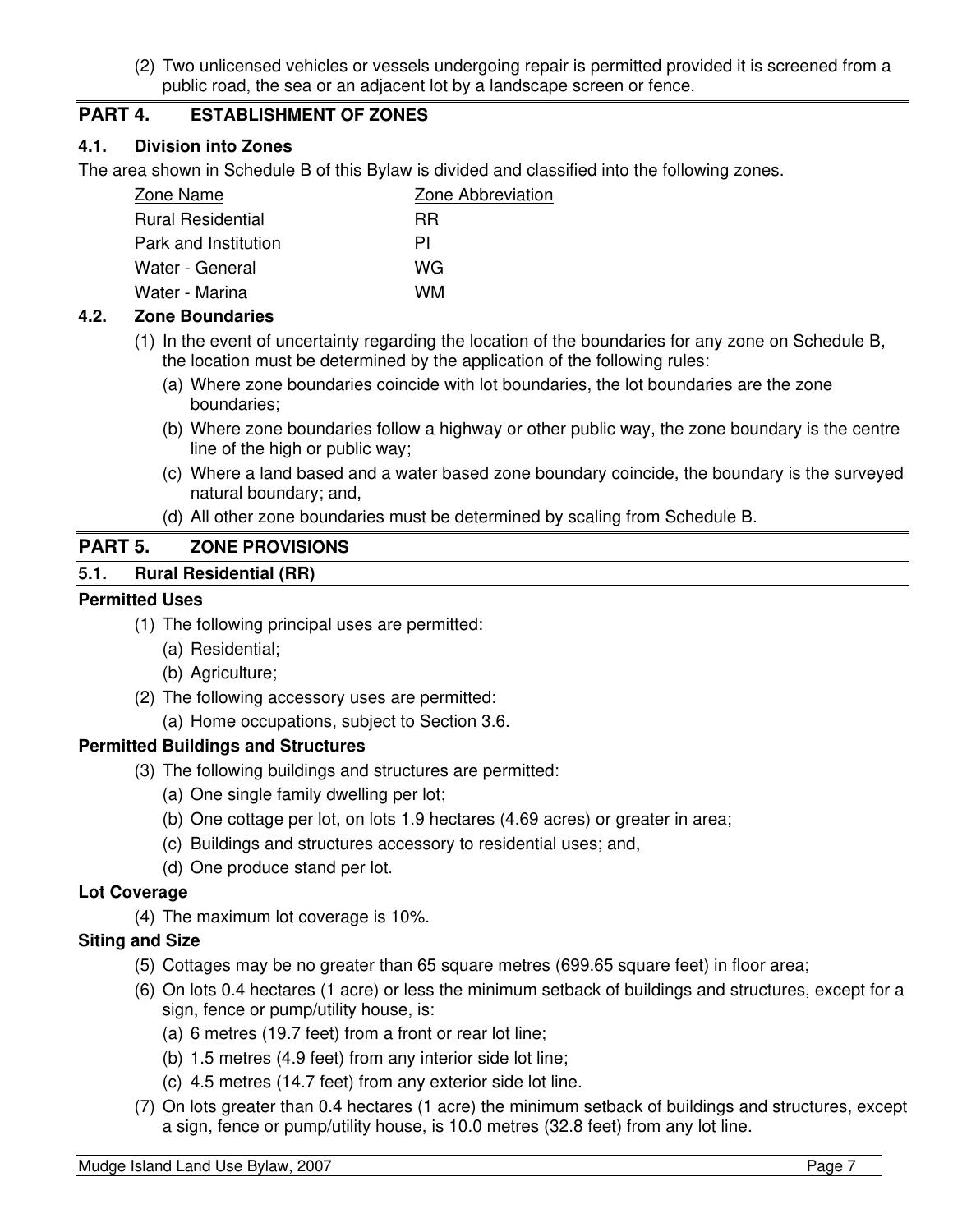#### <span id="page-9-0"></span>**Subdivision Lot Area Requirements**

- (8) The minimum average lot area permitted by subdivision is 8 hectares (19.77 acres);
- (9) The minimum lot area permitted by subdivision is 4 hectares (9.88 acres);
- (10) Despite Subsections 5.1 (8) and (9) above, the property noted on Map 1 below has a minimum average lot area of 2 hectares (4.94 acres) and minimum lot area of 1 hectare (2.47 acres).

**LEGAL DESCRIPTION:** that part of Section 27, Mudge Island, Nanaimo District, described as follows: commencing at the north west corner of said section; thence southerly along the westerly boundary of said section and a distance of 28 chains; thence due east 15 chains 50 links; thence due north to intersect high water mark of False Narrows, thence westerly along said high water mark to the point of commencement except that part in Plan VIP60975; **PARCEL IDENTIFIER:** 009-772-286



#### **5.2. Park and Institutional (PI)**

#### **Permitted Uses**

- (1) The following uses are permitted:
	- (a) Public park; and,
	- (b) Public assembly and recreation.

#### **Permitted Buildings and Structures**

- (2) The following buildings and structures are permitted:
	- (a) Buildings and structures accessory to permitted uses noted in Subsection 5.2(1).

## **Lot Coverage**

(3) The maximum lot area coverage is 10%.

## **Siting and Size**

- (4) The minimum setback for any building or structure, except a sign, fence or pumphouse, is:
	- (a) 6 metres (19.7 feet) from a front or rear lot line;
	- (b) 1.5 metres (4.9 feet) from any interior side lot line;
	- (c) 4.5 metres (14.7 feet) from any exterior side lot line.

#### **Subdivision Lot Area Requirements**

(5) The minimum and minimum average lot area is 8 hectares (19.77 acres).

#### **5.3. Water General (WG)**

#### **Permitted Uses and Structures**

- (1) The following uses and structures are permitted:
	- (a) Boat, sea plane and water taxi moorage and anchorage;
	- (b) Floats, docks, wharves, walkways, boat and barge ramps; and,
	- (c) Marine navigation aids.

## **Siting and Size**

- (2) No float, dock or wharf may exceed 52 square metres (560 square feet) in area.
- (3) No access ramp, pier or walkway connecting to a float, dock or wharf may exceed 3 metres (9.8 feet) in width.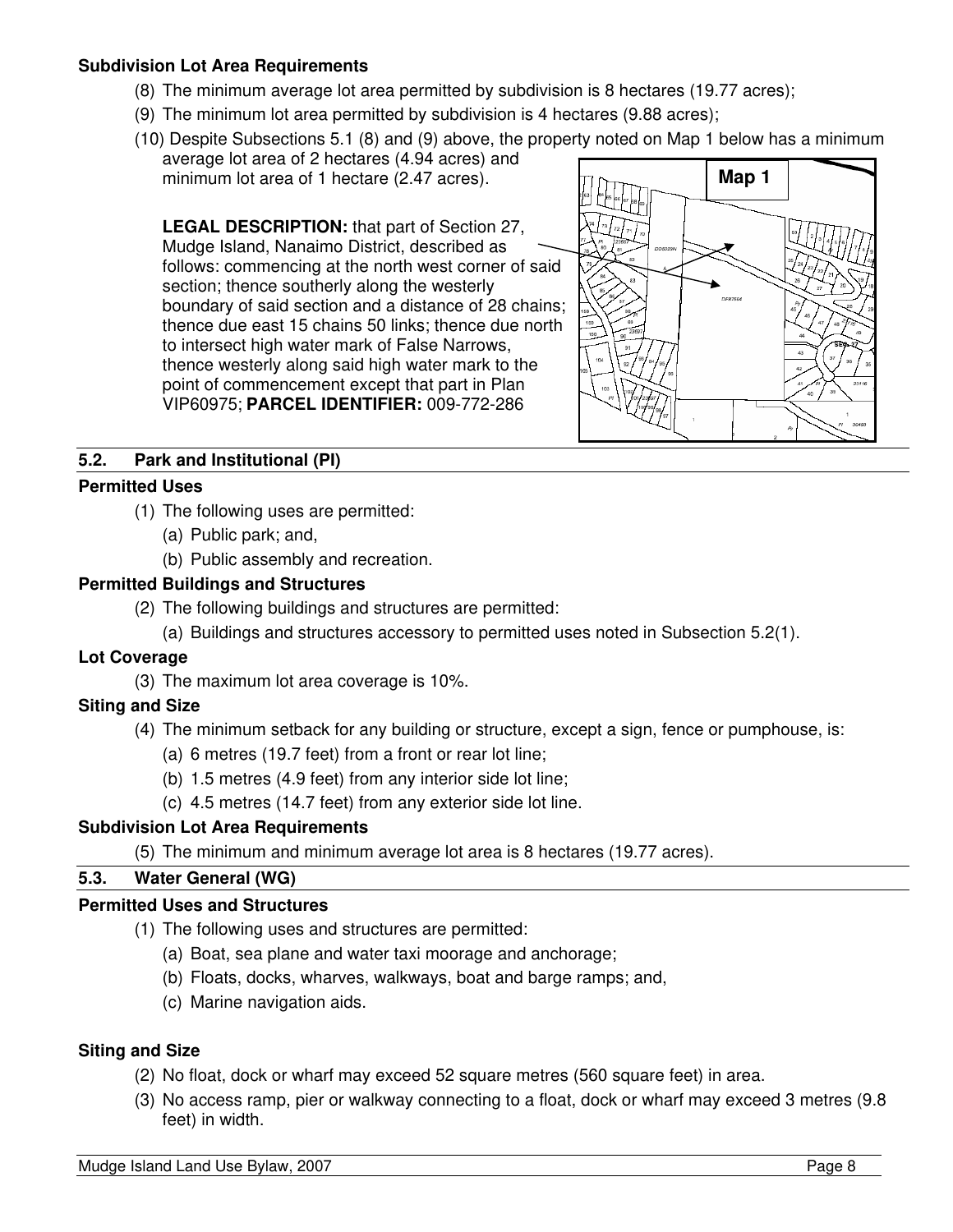- <span id="page-10-0"></span>(4) Storage structures shall have a maximum height of 1 metre (3.3 feet) and a maximum total floor area of 10 square metres (107 square feet).
- (5) No structure shall be sited within 3 metres (9.8 feet) of any lot line or lease boundary, other than those coinciding with the shoreline where the setback is 0 metres.

*Information Note: Approval to use and build below the natural boundary of the sea lies with the Integrated Land Management Bureau of the Provincial Government.* 

*Information Note: The above noted size restrictions on floats, docks and wharves are intended to minimize negative impacts. Where a shared float, dock or wharf is proposed, a variance permit application may be submitted to the Gabriola Island Local Trust Committee requesting that the size limit be increased to suit the needs of a shared facility, on a case by case basis.* 

## **5.4. Water Marina (WM)**

## **Permitted Uses**

- (1) In addition to Section 5.3, the following principal uses are permitted:
	- (a) Marina;
- (2) In addition to Section 5.3, the following accessory uses are permitted:
	- (a) Parking Lot

## **Permitted Buildings and Structures**

- (3) In addition to Section 5.3, the following buildings and structures are permitted:
	- (a) Structures accessory to all permitted uses.

#### **Regulations**

- (4) There are no area or width restrictions for floats, docks, wharves, access ramps, piers or walkways within the Water Marina zone.
- (5) Storage structures shall have a maximum height of 1 metre (3.3 feet) and a maximum total floor area of 10 square metres (107 square feet).
- (6) No structure shall be sited within 3 metres (9.8 feet) of any lot line or lease boundary, other than those coinciding with the shoreline where the setback is 0 metres.
- (7) Bulletin boards shall have a maximum height of 3 metres (9.8 feet) and a maximum area of 5 square metres (10 square feet),
- (8) All lighting, except marine navigation aids, shall be deflected towards the lot surface with the highest point of the light structure no taller than 4.5 metres (14.8 feet).
- (9) Parking areas shall be unpaved with drainage and pollution prevention measures implemented.

## **PART 6. SIGN REGULATIONS**

## **6.1. Permitted Signs**

- (1) In any zone, one sign per lot, with a maximum combined face area of 1 square metre, used to attract attention for advertising, information or identification purposes and is visible from the sea, highway or a lot, other than the one on which it is located, is permitted.
- (2) In addition to 6.1(1), the following signs are permitted:
	- (a) one home occupation sign not exceeding 0.3 square metres (3.2 square feet) of combined face area is permitted, in accordance with section 3.6;
	- (b) speed limit, road name, safety and navigation signs; and,
	- (c) real estate signs indicating properties for sale may be temporarily displayed subject to the sign not exceeding 1 square metre of combined face area and is located on the property for sale; such signs are to be removed within 2 weeks of sale.

## **6.2. Prohibited Signs**

(1) No animated, illuminated or flashing sign is permitted in any zone.

#### **6.3. Obsolete Signs**

(1) Obsolete signs must be removed immediately.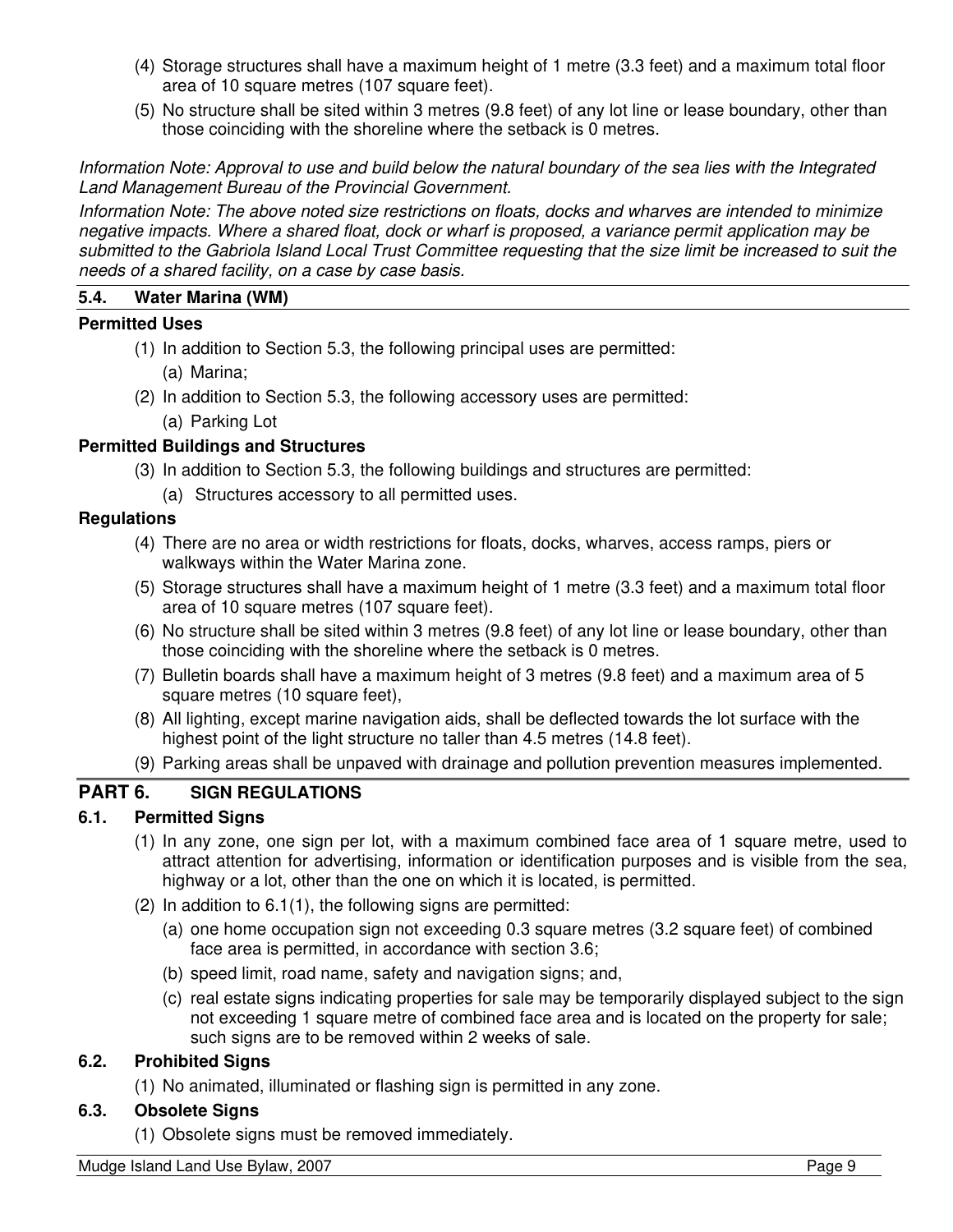# <span id="page-11-0"></span>**PART 7. PARKING REGULATIONS**

## **7.1. Provisions**

- (1) Every owner of land shall provide and maintain off road motor vehicle parking spaces in conformity with the minimum standards set forth in this section.
- (2) Each required off road parking space shall be a minimum of 6.25 metres (20.5 feet) in length and 2.75 metres (9.02 feet) in width.
- (3) All required off road parking spaces shall be located on the lot or site containing the use, building or structure being served.

## **7.2. Number of Off-Street Parking Spaces**

| Table 7.1 : Number of Off-Street Parking Spaces |                                                            |  |  |  |
|-------------------------------------------------|------------------------------------------------------------|--|--|--|
| Use of Building or Lot                          | <b>Minimum Number of Parking Spaces Required</b>           |  |  |  |
| Residential                                     | 2 per dwelling unit                                        |  |  |  |
| Home Occupation                                 | 1 per employee plus 1 per business                         |  |  |  |
| <b>Community Hall</b>                           | 1 per 4 seating places or 1 per 4 person building capacity |  |  |  |
| Marina                                          | 1 per berth                                                |  |  |  |

# **PART 8. SUBDIVISION REGULATIONS**

#### **8.1. Lot Area Calculations**

- (1) Subdivisions shall comply with the minimum and average lot area regulations set out in Part 5; for the purposes of this bylaw, the average lot area is the sum of the areas of the proposed lots divided by the number of proposed lots.
- (2) If an owner of land being subdivided dedicates as parkland more than 5% of the land being subdivided, the area greater than 5% may, for the purpose of determining compliance with average lot area regulations set out in Part 5, be included in the total area of lots being created, and the park or parks are deemed not to be lots.

## **8.2. Exemptions from Average and Minimum Lot Area Requirements**

- (1) The average and minimum lot sizes specified in Part 5 do not apply if:
	- (a) the lot being created is used solely for: unattended equipment necessary for the operation of facilities referred to in Section 3.1; conservation purposes; or public park, provided the owner grants the Local Trust Committee a Section 219 covenant under the *Land Title Act* restricting the use of the lot to such use;
	- (b) the lots being created are the result of a consolidation of two or more lots, or of a boundary adjustment subdivision, provided the area of the lots could not be subdivided into more lots than would be permitted under this bylaw prior to the consolidation or boundary adjustment; and,
	- (c) a lot that is split by a highway, each of which is 0.5 hectares (1.24 acres) or more in area and each of which was in existence on February 1, 2007, may be subdivided such that the sole effect of the subdivision is to create a single parcel from each of these portions.

## **8.3. Covenants Prohibiting Further Subdivision and Development**

(1) If a proposed subdivision yields the maximum number of lots permitted by the applicable minimum and average lot areas specified in Part 5, and one or more of the lots being created has an area equal to or greater than twice the applicable average lot size, the applicant shall grant a Section 219 covenant complying with Section 2.4 in respect of every such lot, prohibiting further subdivision of the lot and prohibiting construction, erection, or occupancy on the lot of more than the applicable zone's permitted number of single family dwellings and, if a cottage is a permitted use of the lot, more than that zone's permitted number of such cottages.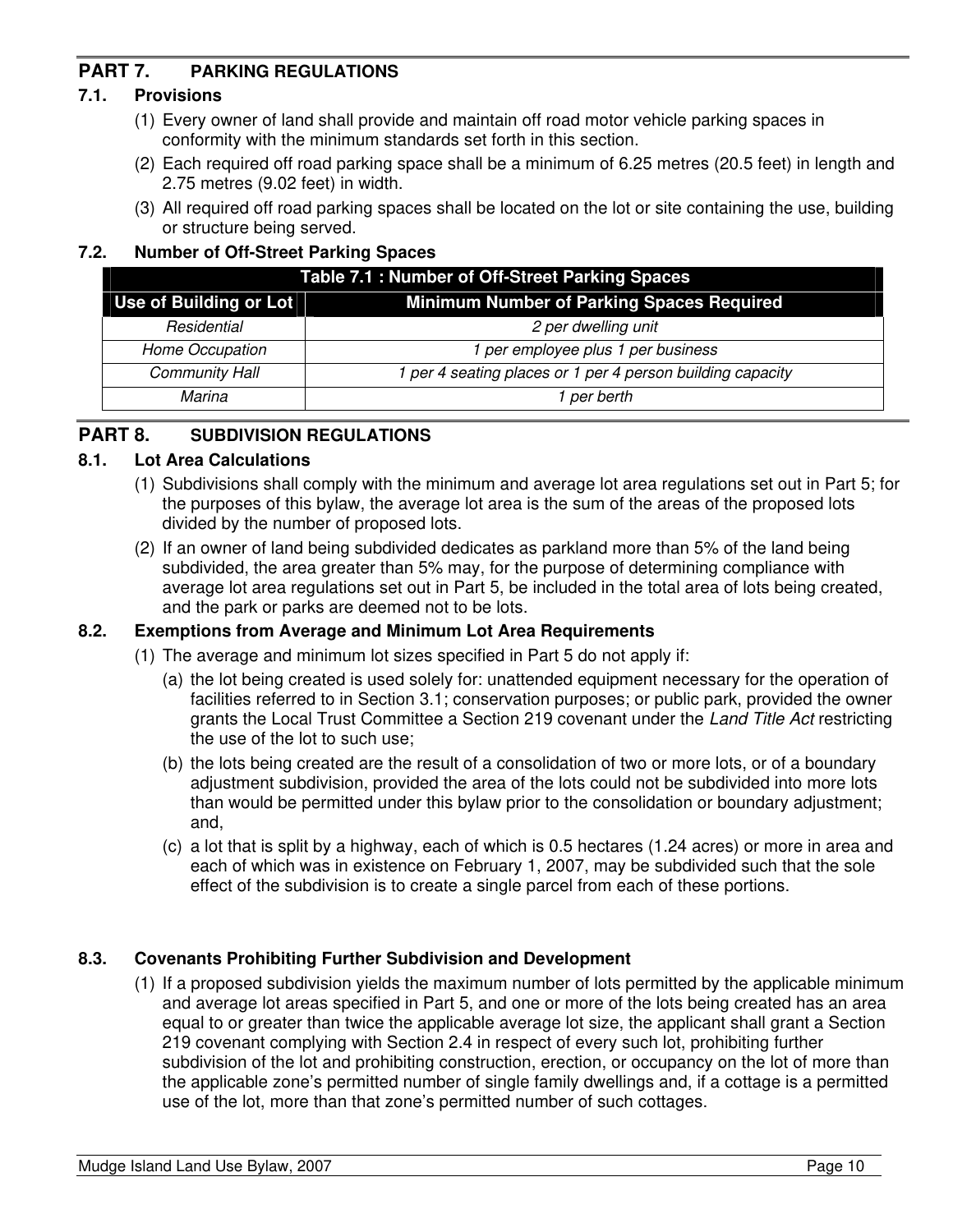- <span id="page-12-0"></span>(2) If a subdivision is proposed that yields fewer than the maximum number of lots permitted by the applicable minimum and average lot sizes specified by this bylaw, and one or more of the lots being created has an area equal to or greater than twice the applicable average lot size; and one or more of the lots being created has an area less than the applicable average lot size; the applicant shall grant a Section 219 covenant complying with Section 2.4 in respect of every lot prohibiting the subdivision of the lot such that it could create a greater total number of lots by subdivision and re-subdivision than would have been permitted had the first subdivision created the maximum number of lots permitted by the applicable minimum and average lot sizes specified by this bylaw; and the construction, erection, or occupancy on the lot of single family dwellings and, if permitted by this bylaw, cottages so as to create greater density of such development on the original lot than would have been created had the original lot been developed to the greatest density permitted by this bylaw.
- (3) If the approval of a bare land strata plan would create common property in the same zone as the strata lots, and this bylaw would permit the construction of a dwelling or cottage on the common property if it were a lot, the applicant shall grant a Section 219 covenant complying with Section 2.6 in respect of the common property prohibiting the further subdivision of the common property, the construction of any residential dwelling unit or cottage on the common property, and the disposition of the common property separately from the strata lots.

## **8.4. Section 946 subdivisions (Residence for a Relative)**

(1) No lot having an area less than 8 hectares (19.7 acres) may be subdivided under Section 946 of the *Local Government Act* to provide a residence for a relative of the owner.

#### **8.5. Lot Frontage and Lot Shape**

- (1) Pursuant to Section 944 of the *Local Government Act* the minimum road frontage of a lot must be 10% of the perimeter of the lot; however, the requirement for 10% road frontage may be exempted by resolution of the Local Trust Committee.
- (2) No lot in a proposed subdivision may have a depth greater than three times its width, exclusive of any panhandle access strip.
- (3) If a proposed panhandle lot is not capable of being further subdivided under the provisions of this bylaw, the minimum width of the access strip at any point must be 10 metres (33 feet).
- (4) If a proposed panhandle lot is capable of being further subdivided under the provisions of this bylaw, the minimum width of the access strip at any point must be 20 metres (66 feet).

#### **8.6. Highway Standards**

*Information Note: For information on road standards see the Letter of Agreement between the Islands Trust and the Ministry of Transportation, dated October 20, 1992 and amended July 18, 1996.* 

## **PART 9. TEMPORARY USE PERMIT AREAS**

Information Note: A temporary use permit may allow a commercial or industrial use, permit the construction of use of buildings or structures to accommodate persons who work at the enterprise and specify conditions under which a temporary commercial or industrial use may be carried on. A permit may be issued for one day and up to two years and may be renewed only once. The issuance of a temporary use permit is conditional on compliance with the guidelines noted in the *Mudge Island Official Community Plan, 2007*.